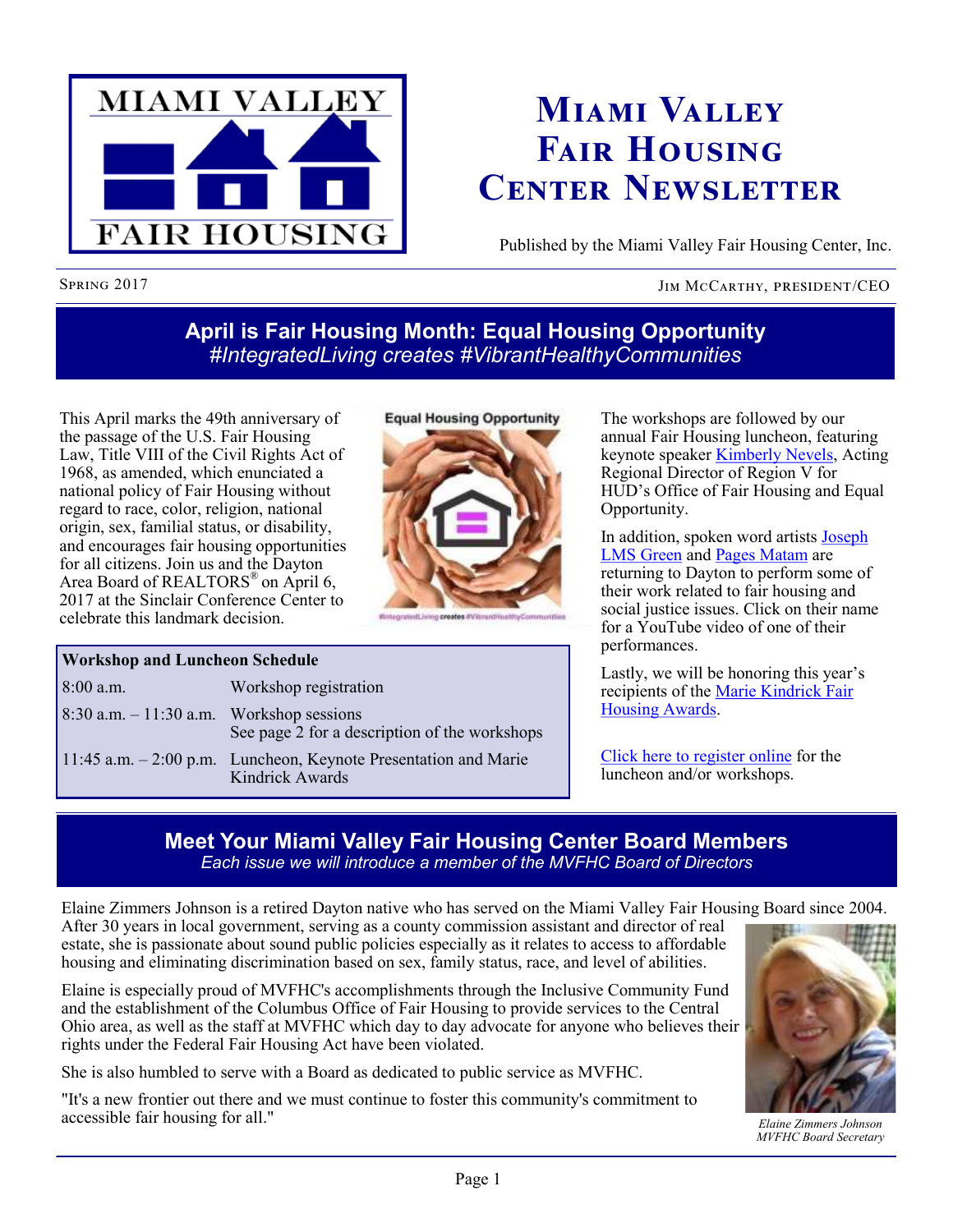### **Fair Housing & Disability Awareness for Architects**

Fulfills 3.25 HSW clock hours for Architects licensed in Ohio through the Ohio Architects Board and 3.0 civil rights hours for Ohio Realtors. Many disability related complaints today are about design and construction violations in new multi-family developments. The course provides a history of disability rights and a connection to the people that proper accessible design serves; and the fair housing laws around accessibility, design and construction. MVFHC has assembled a panel of experts including Dayton Architect Jane Voisard and Greg Kramer, the Asst. Director of the Access Center for Independent Living who will lead discussions and hands-on exercises about the needs of people with mobility impairments.

### **Fair Housing Best Practices for REALTORS®**

Fulfills 3.0 civil rights hours for Ohio Realtors and is for real estate professionals seeking to increase their knowledge of fair housing law and the best practices to avoid liability. Developed specifically for Ohio based upon a collaboration between the Fair Housing Center of West Michigan, the Michigan Association of REALTORS®, and the National Fair Housing Alliance. The instructor, Liz Keegan, Director of Education & Outreach, Fair Housing Center of West Michigan, will empower participants with a better understanding of fair housing law, including practical application and risk management strategies. Ms. Keegan, who is a renowned instructor in the Midwest, will use interactive exercises and discussion about practical situations Realtors face in the real world. Attendees will gain knowledge on how to apply best practices in the fast-paced, high stress digital environment of today's housing industry.

#### **Fair Housing and Community-Police Relations**

Fulfills 2.0 elective hours for Ohio Realtors. This course will explore issues surrounding housing, marginalized communities and the impact on community-police relations. The presenters will talk about how long-term community disinvestment caused by racial segregation and income leads to violence and poor community-police relations. Catherine Crosby, Executive Director of The City of Dayton Human Relations Council will lead this class.

| Join the Fair Housing Center today.<br>We can overcome with your help!<br><b>Greater Dayton</b><br>Must contributions to MVFHC are tax deductible.<br>Check with your tax professional.<br>REALTIST<br>Name<br><b>Association</b><br>Company/Drganization (if applicable).<br><b>Address</b><br>$CH\gamma$<br>State<br>ΩD<br>2nd Annual Good Friday<br>Phone<br>Email address<br><b>Great Fish Fry</b><br><b>Individual Annual Memberships</b><br>\$20.00<br>Senior/Student<br>Friday, April 14, 2017 from Noon to 7:00 PM<br>\$50.00<br>\$100.00<br>Silver Life Membership<br>\$500.00<br>DJ & Happy Hour from 6:00 PM to 9:00 PM<br>Gold Life Membership ________________ \$1,000.00<br>VFW Post 5018, 4110 Free Pike, Dayton Ohio 45416<br><b>Organizational Annual Memberships</b><br>(based on organizations annual budget)<br>\$10 meal includes fish or chicken, 2 sides, bread, drink and dessert.<br>\$100.00<br>Non-Profit<br>Pre-orders available and encouraged (937) 626-9697<br>\$100.00<br>5200.00<br>\$300.00<br>\$400.00<br>\$500.00<br>□ New Member<br>Renewal<br>Make checks payable to:<br>Miami Valley Fair Housing Center, Inc.<br><b>MIAMI VALLEY</b><br><b>FAIR HOUSING</b><br>505 Riverside Drive<br>Dayton, OH 45405-4619 |              |  |  |
|-----------------------------------------------------------------------------------------------------------------------------------------------------------------------------------------------------------------------------------------------------------------------------------------------------------------------------------------------------------------------------------------------------------------------------------------------------------------------------------------------------------------------------------------------------------------------------------------------------------------------------------------------------------------------------------------------------------------------------------------------------------------------------------------------------------------------------------------------------------------------------------------------------------------------------------------------------------------------------------------------------------------------------------------------------------------------------------------------------------------------------------------------------------------------------------------------------------------------------------------------------|--------------|--|--|
|                                                                                                                                                                                                                                                                                                                                                                                                                                                                                                                                                                                                                                                                                                                                                                                                                                                                                                                                                                                                                                                                                                                                                                                                                                                     |              |  |  |
|                                                                                                                                                                                                                                                                                                                                                                                                                                                                                                                                                                                                                                                                                                                                                                                                                                                                                                                                                                                                                                                                                                                                                                                                                                                     |              |  |  |
|                                                                                                                                                                                                                                                                                                                                                                                                                                                                                                                                                                                                                                                                                                                                                                                                                                                                                                                                                                                                                                                                                                                                                                                                                                                     |              |  |  |
|                                                                                                                                                                                                                                                                                                                                                                                                                                                                                                                                                                                                                                                                                                                                                                                                                                                                                                                                                                                                                                                                                                                                                                                                                                                     |              |  |  |
|                                                                                                                                                                                                                                                                                                                                                                                                                                                                                                                                                                                                                                                                                                                                                                                                                                                                                                                                                                                                                                                                                                                                                                                                                                                     |              |  |  |
|                                                                                                                                                                                                                                                                                                                                                                                                                                                                                                                                                                                                                                                                                                                                                                                                                                                                                                                                                                                                                                                                                                                                                                                                                                                     |              |  |  |
|                                                                                                                                                                                                                                                                                                                                                                                                                                                                                                                                                                                                                                                                                                                                                                                                                                                                                                                                                                                                                                                                                                                                                                                                                                                     |              |  |  |
|                                                                                                                                                                                                                                                                                                                                                                                                                                                                                                                                                                                                                                                                                                                                                                                                                                                                                                                                                                                                                                                                                                                                                                                                                                                     |              |  |  |
|                                                                                                                                                                                                                                                                                                                                                                                                                                                                                                                                                                                                                                                                                                                                                                                                                                                                                                                                                                                                                                                                                                                                                                                                                                                     |              |  |  |
|                                                                                                                                                                                                                                                                                                                                                                                                                                                                                                                                                                                                                                                                                                                                                                                                                                                                                                                                                                                                                                                                                                                                                                                                                                                     |              |  |  |
|                                                                                                                                                                                                                                                                                                                                                                                                                                                                                                                                                                                                                                                                                                                                                                                                                                                                                                                                                                                                                                                                                                                                                                                                                                                     |              |  |  |
|                                                                                                                                                                                                                                                                                                                                                                                                                                                                                                                                                                                                                                                                                                                                                                                                                                                                                                                                                                                                                                                                                                                                                                                                                                                     |              |  |  |
|                                                                                                                                                                                                                                                                                                                                                                                                                                                                                                                                                                                                                                                                                                                                                                                                                                                                                                                                                                                                                                                                                                                                                                                                                                                     |              |  |  |
|                                                                                                                                                                                                                                                                                                                                                                                                                                                                                                                                                                                                                                                                                                                                                                                                                                                                                                                                                                                                                                                                                                                                                                                                                                                     |              |  |  |
|                                                                                                                                                                                                                                                                                                                                                                                                                                                                                                                                                                                                                                                                                                                                                                                                                                                                                                                                                                                                                                                                                                                                                                                                                                                     |              |  |  |
|                                                                                                                                                                                                                                                                                                                                                                                                                                                                                                                                                                                                                                                                                                                                                                                                                                                                                                                                                                                                                                                                                                                                                                                                                                                     |              |  |  |
|                                                                                                                                                                                                                                                                                                                                                                                                                                                                                                                                                                                                                                                                                                                                                                                                                                                                                                                                                                                                                                                                                                                                                                                                                                                     |              |  |  |
|                                                                                                                                                                                                                                                                                                                                                                                                                                                                                                                                                                                                                                                                                                                                                                                                                                                                                                                                                                                                                                                                                                                                                                                                                                                     |              |  |  |
|                                                                                                                                                                                                                                                                                                                                                                                                                                                                                                                                                                                                                                                                                                                                                                                                                                                                                                                                                                                                                                                                                                                                                                                                                                                     |              |  |  |
|                                                                                                                                                                                                                                                                                                                                                                                                                                                                                                                                                                                                                                                                                                                                                                                                                                                                                                                                                                                                                                                                                                                                                                                                                                                     |              |  |  |
|                                                                                                                                                                                                                                                                                                                                                                                                                                                                                                                                                                                                                                                                                                                                                                                                                                                                                                                                                                                                                                                                                                                                                                                                                                                     |              |  |  |
|                                                                                                                                                                                                                                                                                                                                                                                                                                                                                                                                                                                                                                                                                                                                                                                                                                                                                                                                                                                                                                                                                                                                                                                                                                                     |              |  |  |
|                                                                                                                                                                                                                                                                                                                                                                                                                                                                                                                                                                                                                                                                                                                                                                                                                                                                                                                                                                                                                                                                                                                                                                                                                                                     |              |  |  |
|                                                                                                                                                                                                                                                                                                                                                                                                                                                                                                                                                                                                                                                                                                                                                                                                                                                                                                                                                                                                                                                                                                                                                                                                                                                     |              |  |  |
|                                                                                                                                                                                                                                                                                                                                                                                                                                                                                                                                                                                                                                                                                                                                                                                                                                                                                                                                                                                                                                                                                                                                                                                                                                                     |              |  |  |
|                                                                                                                                                                                                                                                                                                                                                                                                                                                                                                                                                                                                                                                                                                                                                                                                                                                                                                                                                                                                                                                                                                                                                                                                                                                     |              |  |  |
|                                                                                                                                                                                                                                                                                                                                                                                                                                                                                                                                                                                                                                                                                                                                                                                                                                                                                                                                                                                                                                                                                                                                                                                                                                                     |              |  |  |
|                                                                                                                                                                                                                                                                                                                                                                                                                                                                                                                                                                                                                                                                                                                                                                                                                                                                                                                                                                                                                                                                                                                                                                                                                                                     |              |  |  |
|                                                                                                                                                                                                                                                                                                                                                                                                                                                                                                                                                                                                                                                                                                                                                                                                                                                                                                                                                                                                                                                                                                                                                                                                                                                     |              |  |  |
| www.mvfairhousing.com                                                                                                                                                                                                                                                                                                                                                                                                                                                                                                                                                                                                                                                                                                                                                                                                                                                                                                                                                                                                                                                                                                                                                                                                                               | 937-223-6035 |  |  |

Page 2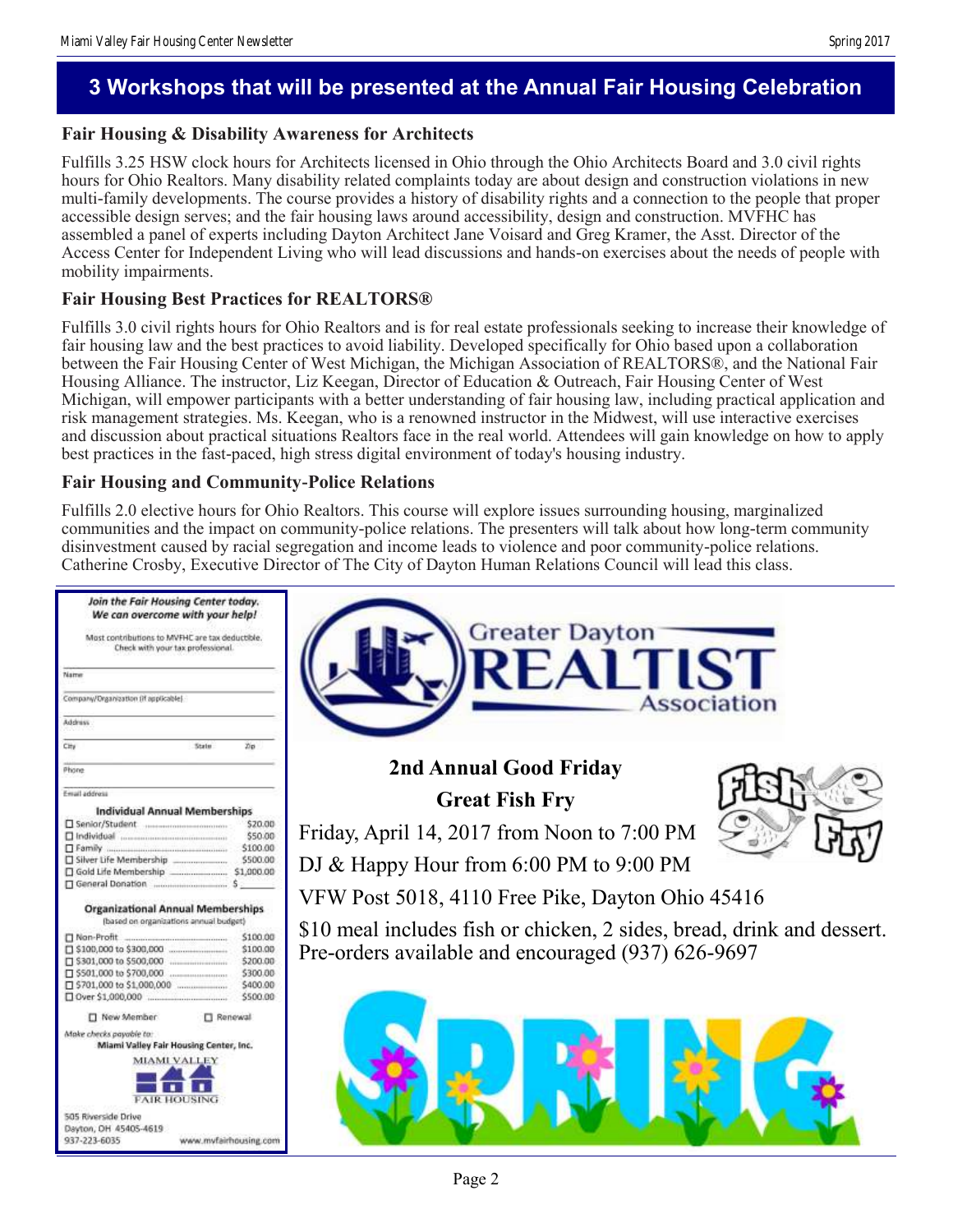# **Fair Housing Updates**

## **MVFHC Word and Phrase List – an important tool for advertising**

This word and phrase list found at [http://mvfairhousing.com/ad\\_word\\_list.php](http://mvfairhousing.com/ad_word_list.php) is intended as a guideline to assist in complying with state and federal fair housing laws. **It is not intended as a complete list of every word or phrase that could violate any local, state, or federal statutes nor is intended to be legal advice.**

The list is divided into three categories of words and phrases, each with its own key: those that are acceptable are in a font that is underlined, those words and phrases that are *cautionary* are in italic font and the words that are **unacceptable**  are in a bold font. The first three entries on the list are a good example of each category and this article has added a fair housing explanation:

# of bedrooms – this refers to the structure and has nothing to do with a protected class which is a necessary element if something is to be labeled a violation of fair housing.

**# of children –** this could potentially steer families with children away from a unit or steer other persons away based on the presence of children in a building. Advertising the number of persons allowed in a unit might be a better alternative if this is a necessary element in the advertisement.

*# of persons –* occupancy best practices encourage landlords to have a flexible policy based on HUD guidance that says 2 per bedroom is a reasonable policy unless there are special circumstances. Before making this an element in an advertisement, it would be wise to look at the configuration of your units. In the 1998 Keating Memorandum from HUD on Occupancy Standards it gives an example where one might flex their policy. It says:

"Configuration of the unit: In the case of a family of five wishing to rent a unit of two bedrooms plus den, a strict two person per bedroom occupancy standard could be regarded as over-restrictive if the rooms are spacious and the den is a separate room."

*This article was prepared by John Zimmerman at the Miami Valley Fair Housing Center with assistance from various web-based resources and MVFHC fair housing curricula.* 

### **HUD Issues Final Regulation on Harassment in Housing in September 2016**

This final rule amends HUD's fair housing regulations to formalize standards for use in investigations and adjudications involving allegations of harassment on the basis of race, color, religion, national origin, sex, familial status, or disability. This rule provides guidance to providers of housing and to victims of harassment and their representatives regarding how to assess potential claims of illegal harassment under the Fair Housing Act. The rule adds to the existing regulation a definition the terms "quid pro quo" ("this for that") harassment and "hostile environment" harassment, among many important additions.

"Quid pro quo harassment refers to an unwelcome request or demand to engage in conduct where submission to the request or demand, either explicitly or implicitly, is made a condition related to: the sale, rental, or availability of a dwelling; the terms, conditions, or privileges of the sale or rental, or the provision of services or facilities in connection with the sale or rental; or the availability, terms, or conditions of a residential real estate-related transaction. An unwelcome request or demand may constitute quid pro quo harassment even if a person acquiesces in the unwelcome request or demand."

"Hostile environment harassment refers to unwelcome conduct that is sufficiently severe or pervasive as to interfere with: the availability, sale, rental, or use or enjoyment of a dwelling; the terms, conditions, or privileges of the sale or rental, or the provision or enjoyment of services or facilities in connection with the sale or rental; or the availability, terms, or conditions of a residential real estate-related transaction. Hostile environment harassment does not require a change in the economic benefits, terms, or conditions of the dwelling or housing-related services or facilities, or of the residential real-estate transaction."

There are many other provisions to this rule and GDAA will sponsor, along with the Miami Valley Fair Housing Center, a webinar on this topic in the near future. The final rule is in the *Federal Register* at:<http://bit.ly/2cJhKwy>

*John Zimmerman, VP of the Miami Valley Fair Housing Center developed this article with information from HUD and the National Low Income Housing Coalition.*

*Go to <http://nlihc.org/article/hud-publishes-final-fair-housing-harassment-rule> for further reading.*